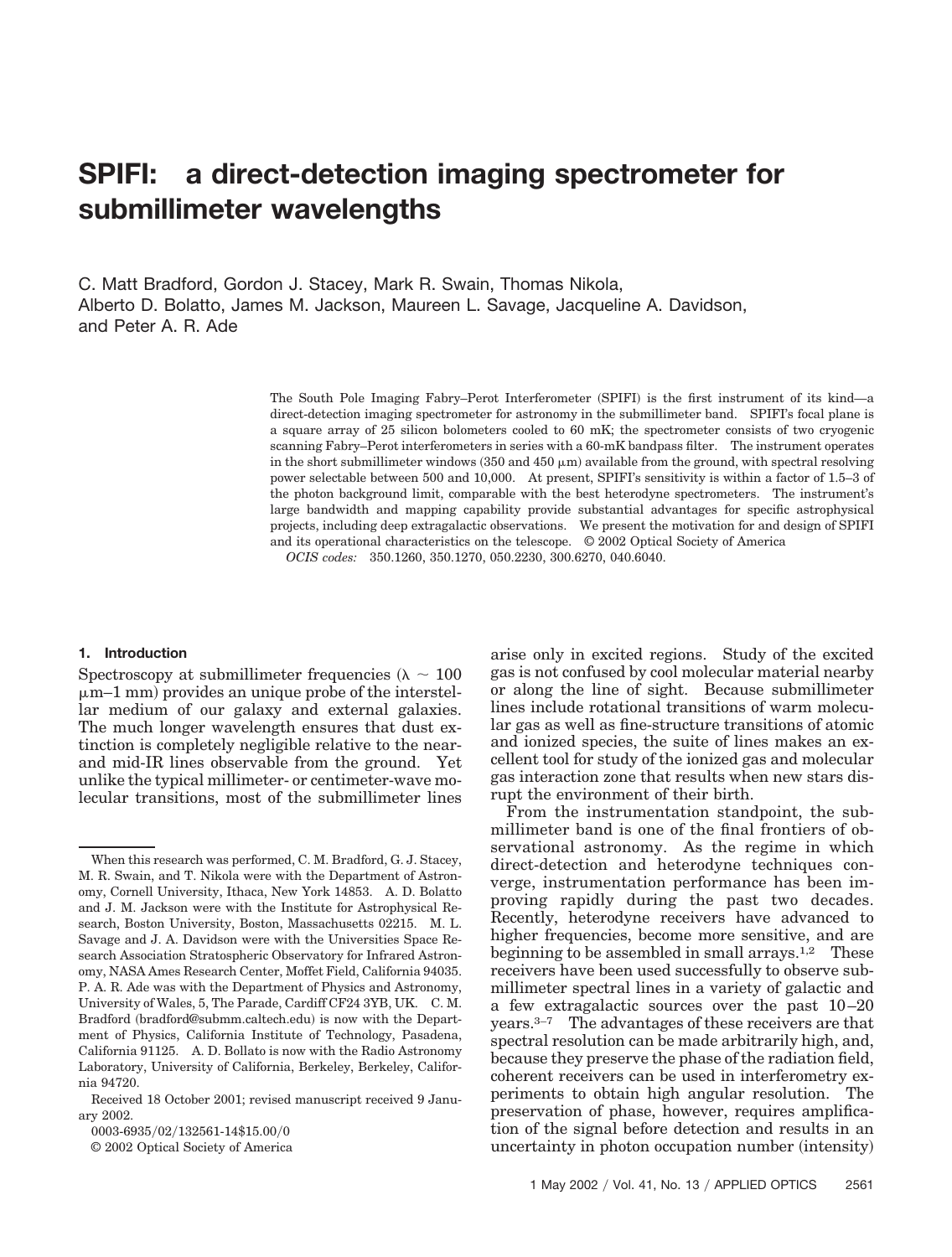of one photon per unit bandwidth per second. When expressed as a temperature of a radiation field that would produce the same noise, this quantum noise is  $T_{\rm RX\ QN} (SSB) = h\nu/k_B$ .<sup>8–10</sup>

In the short submillimeter bands, the quantum noise becomes comparable to the fundamental noise because of the fluctuations in the arrival rates of photons:  $T_{\text{RX, PN}} \sim 100{\text -}200 \text{ K}$  (temperature times emissivity), a fundamental limit for any detection process (see Section 4). Thus a coherent system is always less sensitive than a system subject only to the photon background noise, with the difference especially significant under low-background conditions such as airborne or spaceborne observatories.

Heterodyne systems are also limited in bandwidth, especially at the higher frequencies where the fractional bandwidth of a fixed spectrometer backend is smaller. At present, 1.5-GHz backends are the largest used astronomically, $1$  which results in a velocity coverage of only 560  $km s^{-1}$  at 810 GHz. Although much larger bandwidth systems are under development, this is currently a serious limitation for extragalactic observations where linewidths are approximately a few times  $100 \text{ km s}^{-1}$ . Often multiple spectral setups are required to observe the full line profile.11

In contrast, a direct-detection spectrometer can be background limited and have a large bandwidth. Low photon energies prohibit the photon-counting detectors of the mid-IR and far IR,<sup>12</sup> but bolometers have proven to be effective submillimeter-wave detectors. In continuum instruments, bolometers have approached background-limited performance with single pixels and, recently, in large arrays such as those in the SCUBA (Submillimeter Common-User Bolometer Array) camera in service at the James Clerk Maxwell Telescope (JCMT).<sup>13,14</sup> A background-limited spectrometer is naturally more difficult than a continuum instrument; spectroscopy requires a large cryogenic interference path length, and, because even 4-K surfaces emit substantially in the submillimeter bands, careful filtration is essential. Furthermore, the background power and corresponding photon noise on the detectors are small, so their detector noise-equivalent powers (NEPs) must be small to reach the background limit.

We present the first direct-detection submillimeter spectrometer, the South Pole Imaging Fabry–Perot Interferometer (SPIFI). SPIFI uses 25 silicon bolometers in the focal plane of an imaging system that matches each detector to the diffraction limit on the sky. To obtain high responsivity and low noise, the detectors are cooled to 60 mK with an adiabatic demagnetization refrigerator (ADR). Two cryogenic scanning metal mesh Fabry–Perot interferometers (FPIs) provide spectral resolving power  $R \sim \lambda/\Delta\lambda$ between 500 and 10,000 across the entire array, and careful filtration ensures good spectral purity in the system. SPIFI has been four years in the design, construction, and testing and has recently undergone successful commissioning runs at the JCMT. The instrument is unique: It can provide a wealth of

useful astronomical observations in the coming years and serves as an example for future instrumentation development. In Section 2 we describe the instrument concept and technical details. In Section 3 we discuss the operation of SPIFI on the telescope, and in Section 4 we present the instrument's measured sensitivity along with a comparison with other spectrometers.

# **2. Instrument Design**

## A. Overview

In background-limited direct-detection spectroscopy, maximum sensitivity is obtained with the instrumental linewidth matched to the instrinsic width of the astronomical line. SPIFI is designed to observe a wide range of galactic and extragalactic targets; thus the instrument's resolving power  $(R = \lambda/\Delta\lambda)$  should be variable, from  $c/R = 30$  km s<sup>-1</sup> for our Galactic Center, to  $100-200$  km s<sup>-1</sup> for nearby galaxies, to as low as  $500 \text{ km s}^{-1}$  for distant galaxies. The highresolving-power end of this range requires a long interference path; *R* of 10,000 at 370  $\mu$ m requires a (cryogenic) path length of approximately  $\lambda R/2 = 1.8$ m, so a grating spectrometer would require a huge cryogenic volume. A FPI is a multipass spectrometer, and a  $R = 10,000$  etalon need only be a few centimeters thick, providing a substantial benefit in a cryogenic environment. FPI systems are also fully tunable; the resolving power is continuously variable by a change in the cavity spacing.

Spectroscopy with a FPI lends itself naturally to a spatial imaging system, allowing multiple detectors to be configured in a two-dimensional array on the sky. The spatial array is a substantial advantage for extended sources such as the Galactic Center and nearby starburst galaxies, providing increased speed and improved registration and calibration in the maps. Observations of unresolved sources, such as the ultraluminous infrared galaxies and highredshift galaxies, can also benefit from a spatial array; the source can be chopped between two pixels on the array, improving the sensitivity by  $\sqrt{2}$ . Furthermore, off-source pixels can be used to subtract much of the sky noise that is due to fluctuating telluric transmission inherent in ground-based submillimeter observations.

## B. Optical Design

The instrument's optical design is based on a previously existing focal-plane assembly originally developed as an  $850$ - $\mu$ m photometer by Swain *et al*.<sup>15</sup> The 25 detectors are mounted in a square format, separated by 6.8 mm. The spectrometer is designed to match this detector spacing to a  $1.5\lambda/D$  beam on the sky at  $370 \mu m$  and provide resolving power selectable from 500 to 10,000 over the full array.

As with any direct-detection spectrometer, a resolving power of 10,000 requires a collimated beam through the primary dispersing element because the maximum resolving power  $R_{\text{max}}$  in a converging (or diverging) beam is  $R_{\text{max}} \sim 2f^2$ , where *f* is the focal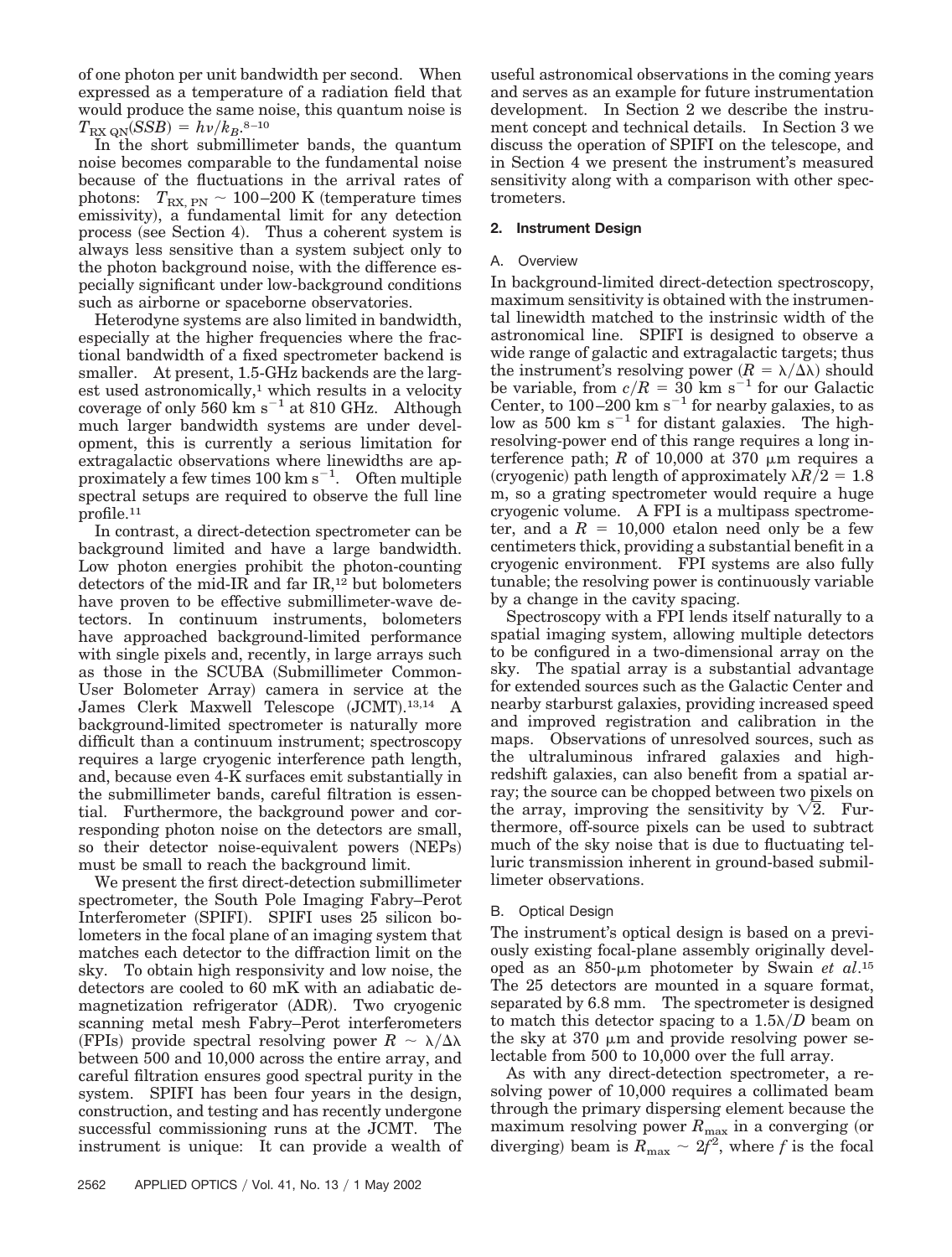

Fig. 1. SPIFI optical layout. The beam is near its  $f/8.4$  focus as it enters the cryostat through the polyethylene window. M1 is an off-axis paraboloid and collimates the beam at 9 cm; M2 is a flat mirror that directs the collimated beam through the high-order FPI (HOFPI) and into the 3.7-K enclosure. Flat mirror M3 directs the beam through the cold aperture stop (Lyot stop) and scatter filter to the camera mirror M4, another off-axis paraboloid. The field is imaged at *f*12.6 on the detector array by flat mirrors M5 and M6 after the beam transits the low-order FPI (LOFPI) and mesh filters at 1.5 and 0.06 K. For clarity, M6 and the detector array are shown rotated  $90^\circ$  about the beam axis as it is incident on M6 (see also Fig. 2).

ratio. Even with a collimated beam in the spectrometer, the finite solid angle subtended by a diffractionlimited sky beam limits the spectral resolution. As the incident beam is tipped relative to the etalon normal, a Fabry–Perot resonates at a shorter wavelength according to  $\lambda = \lambda_0 \cos \theta$ . For small angles, this shift is second order in the off-axis angle ( $\delta \lambda \sim$  $\theta^2$ ), so the spectral profile is both shifted and broadened for off-axis fields. The angular extent of a diffraction-limited field in the spectrometer's collimated beam scales inversely with the collimated beam size, so the degradation of resolution can be made negligible for a sufficiently large collimated beam inside the instrument. It can be shown that, to prevent resolution degradation from this effect, the size  $D<sub>C</sub>$  of the collimated beam must be at  $least<sup>16,17</sup>$ 

$$
D_C = (2.25\lambda^2 R n_{\text{beams}})^{1/2},\tag{1}
$$

where  $R$  is the resolving power and  $n_{\text{beams}}$  is the number of diffraction-limited beams from the center of the array to the corner. For SPIFI, we require  $R = 10{,}000, \text{ and with our } 5 \times 5 \text{ array, } n_\text{beams} = \tilde{2} \sqrt{2};$ 

thus the collimated beam inside the instrument must be 9 cm in diameter.

The size of the spectrometer and the optical layout presented in Fig. 1 are driven by this constraint. The input beam is  $f/8.4$  and reaches a focus near the Dewar window. The first mirror collimates the input beam at 9 cm, and the second flat mirror sends the beam through the high-order FPI (HOFPI). Immediately after the HOFPI, the beam enters the <sup>4</sup>He temperature enclosure and is directed through the Lyot stop by flat mirror 3. Mirror 4 reimages the field at  $f/12.6$  for the detector array, which is reached after flat mirror 5, the low-order FPI (LOFPI), flat mirror 6, and the 60-mK bandpass filter. The radiation is coupled to the 1-mm-diameter detectors with compound parabolic cones, or Winston cones,<sup>18</sup> each with an entrance aperture of 5.6 mm. Because the cones are designed for an  $f/4$  beam, their response patterns are substantially oversized relative to the beam from the spectrometer, and their only effect on the optical system is to increase the effective area of the detectors.

All the mirrors are diamond-turned aluminum with a scratch-safe chromium–gold coating. The two powered mirrors are off-axis paraboloids and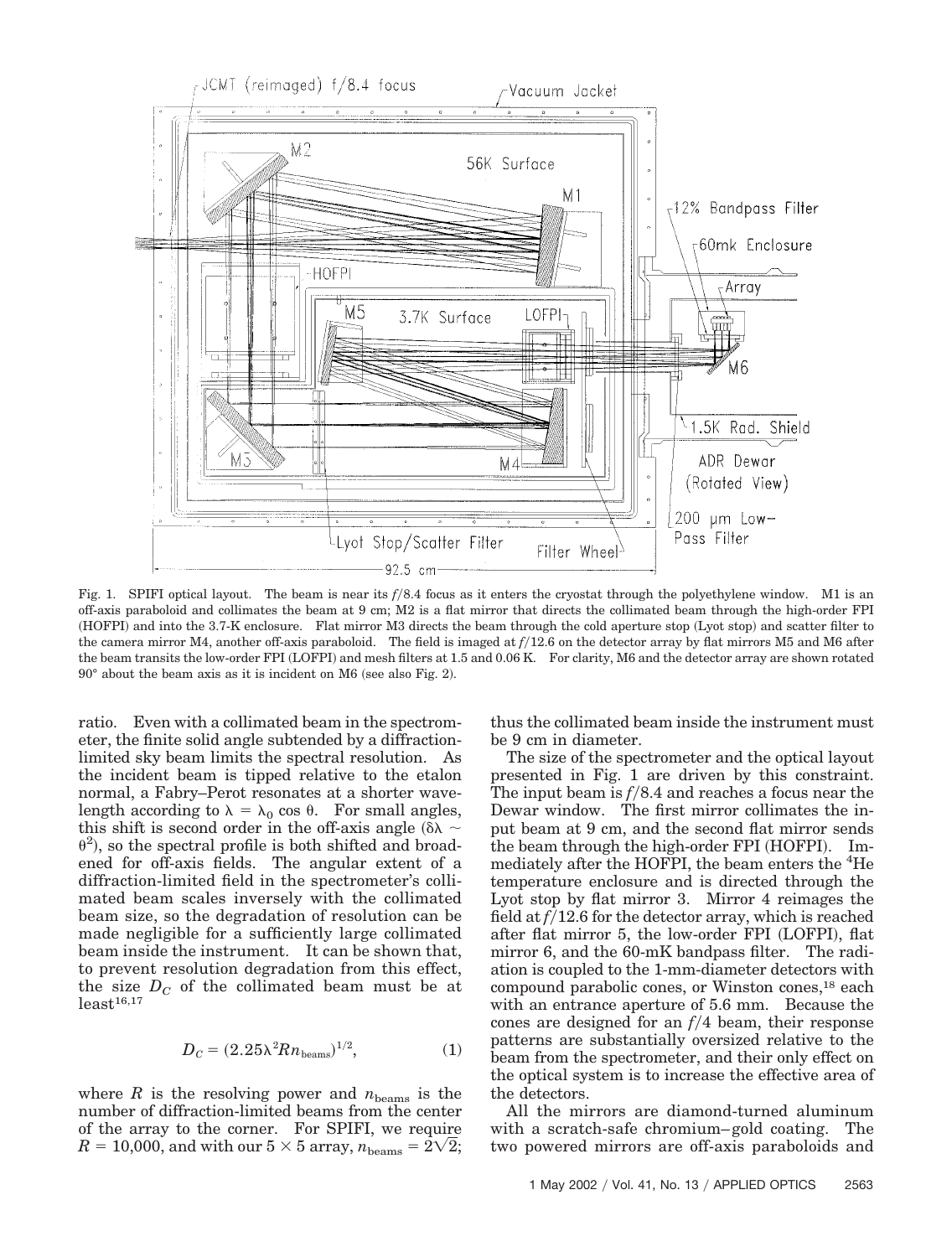

Fig. 2. SPIFI cryostat. Two independent cryostats joined together share a common vacuum and radiation shields. In the spectrometer cryostat, the liquid-nitrogen and helium-cooled optical benches lie below the cryogen vessels. A lengthwise split in this large vacuum vessel provides easy access to the optical components when it is inverted. The smaller detector cryostat supports the millidegrees Kelvin refrigerator (see Fig. 7), with liquid-nitrogen and pumped liquid-helium baths. The system of matching cylindrical snouts and closefitting connecting shields excludes ambient radiation to the level of 1% of the power in the spectrometer beam  $\sim 10^{-14}$  W/detector in the  $12\%$  band).

are in a Czerny-Turner configuration<sup>19</sup> to minimize coma. All optical elements except for the cold aperture stop are oversized by 30% to minimize diffraction effects from edges within the cryogenic instrument. Because there are only 25 detector elements in the focal plane, simple parabolic shapes are sufficient to ensure suitable optical performance. The geometric-ray spot sizes are less than 1 mm in the focal plane, completely negligible compared with the 5-mm diffraction spot.

## C. Cryogenic Design

SPIFI combines two cryostats that can be operated independently; see Fig. 2. The Fabry–Perots and spectrometer optics are housed in a large cylindrical Dewar that is split along its length to provide easy access to the optical elements when the system is warm. The spectrometer optics and radiation shields are cooled with liquid nitrogen and helium cryostats constructed of welded aluminum and bolted above the aluminum optical benches. The 100 kg of cryogenic mass is suspended from the vacuum shell with four 1.6 mm thick  $\times$  50 mm wide  $\times$  50 mm long G-10 fiber-glass struts that allow the cryogenic assembly to remain centered with respect to the shell when cooled. To minimize the frequency of helium transfers, the helium cryostat occupies the bulk of the volume above the optical benches. Its 66-l capacity provides a helium hold time of five days; and with the ambient Mauna Kea atmospheric pressure, the bath operates with  $T = 3.7$  K. The nitrogen cryostat holds 22 l, and the vapor over the bath is pumped to

10 Torr to decrease the bath temperature to 56 K. Cooling the optics and surfaces in the nitrogen stage lowers the background power on the detectors by 20%, reducing its contribution to the photon noise by 10–20%, depending on the operating conditions.

The detector array is housed in a smaller cryostat that supports the ADR with liquid nitrogen, <sup>4</sup>He, and <sup>3</sup>He systems. The temperature of the walls of the 4 He-cooled enclosure is crucial, because the resulting radiation field couples with the large solid angle  $(\sim 100 \text{ deg}^2)$  and the large bandwidth  $(\sim 1/8)$  to the entrance aperture of the detector feed cones. For this reason, and to ensure that no stray radiation leaks into the enclosure, there are two complete radiation shields mounted to the <sup>4</sup>He bath, and the bath is always pumped to 3 Torr, or 1.5 K, so short submillimeter radiation from the surfaces is negligible. Aside from the <sup>4</sup>He consumed in recycling the millidegrees Kelvin systems, both cryostats have a hold time of more than 24 h. The operation of the demagnetization and <sup>3</sup>He refrigerators is described in more detail in Subsection 3.F.

One of the unique features of SPIFI is the joining of the two independent cryostats in a manner that eliminates thermal IR radiation from the beam path. This is accomplished with pairs of matching cylindrical extensions, or snouts, that butt together, one each on the spectrometer and detector cryostats, for both the nitrogen and helium temperature radiation shields. Each pair of snouts is enclosed in a single radiation shield that overlaps and makes a close fit. Within these two connecting shields, a third long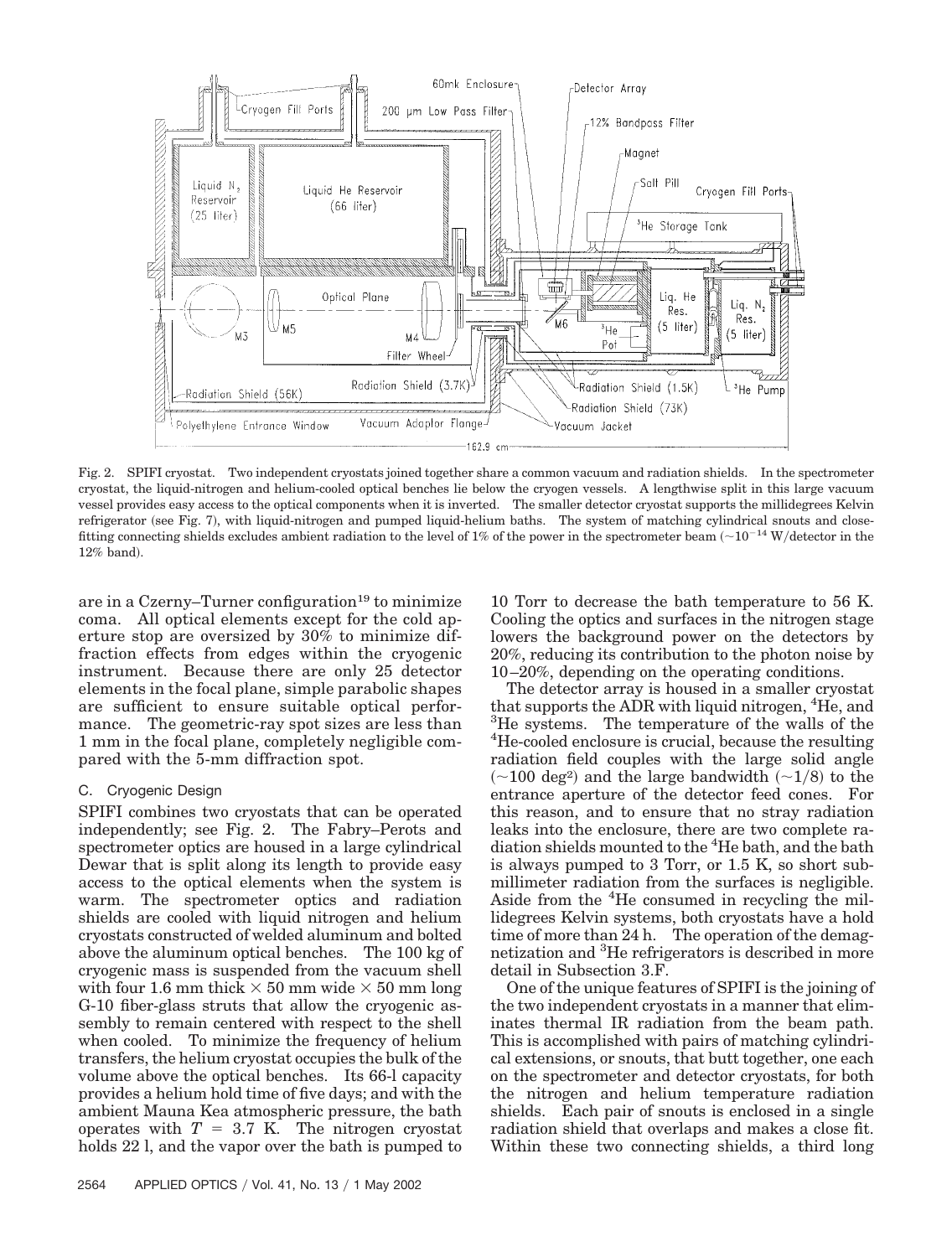

Fig. 3. SPIFI spectrometer with example configuration for  $R =$ 6000. The spectral profiles of the three components in the spectrometer are plotted for an example setup (each offset and plotted at  $1/4$  vertical scale). The net profile is the product, plotted with the thick curve at the bottom (full vertical scale). The peak transmission of 0.41 does not include losses in the window, mirrors, or the thermal IR blocking filters.

cylindrical extension protrudes from the detector cryostat's inner helium radiation shield to near the filter wheel in the spectrometer cryostat. With this arrangement, the stray radiation power on a detector with the instrument assembled is not measurably different from that of the closed 1.5-K detector cryostat, to the level of  $10^{-14}$  W on any given detector in our 12% band.

#### D. Spectrometer

## *1. Triple Fabry–Perot Concept*

SPIFI obtains a resolving power *R* up to 10,000 with three spectral elements: two cryogenic scanning FPIs and one fixed bandpass filter. The HOFPI provides the resolution of the instrument, the LOFPI, together with the fixed bandpass filter pass only, provides the desired order of the HOFPI, ensuring that there is little out-of-band power transmitted by the spectrometer and that the in-band transmission is fairly high. Figure 3 plots the spectral profiles of each of these elements and the resulting system spectral profile.

The resolving power of a Fabry–Perot etalon is the effective interference path length in units of wavelength equal to the product of the cavity order *m*  $2d/\lambda$  and with finesse *F* approximately equal to the average number of reflections.20 The partially reflecting mirrors that form the cavity are characterized by a single-pass reflection coefficient *r* that is typically greater than 90%. This determines the cavity finesse according to  $F = \pi \sqrt{r}/(1 - r)$ . The transmission of the etalon is determined by the absorption losses in the cavity mirrors, characterized by a single-pass absorption coefficient for a single mirror  $a = 1 - t - r$ . For  $a < 1.5\%$ , the cavity transmission scales approximately as  $T_{\text{cavity}} = 1-0.6 \; F \; a$ . Typically, our mirrors have  $a \sim 1\%$ , so it is important to

keep the cavity finesse modest  $(F \leq 60)$  to maintain high transmission.

In SPIFI, the HOFPI determines the instrumental bandwidth. It operates with finesse *F* between 30 and 60 and order *m* between 20 and 250. Because the free spectral range of a FPI is  $1/m$ , sorting two neighboring HOFPI orders from the desired order requires a resolving power  $R_{\text{sort}} \sim m_{\text{HOFF}}$ . The broad wings of the LOFPI Lorentzian profile require that this resolving power be somewhat greater. As a  $\text{minimum}, R_\text{sort} = 1.5 \times m_\text{HOFPI} \text{ results in 20\% power}$ out of band. The LOFPI provides this resolving power with a finesse  $F_{\text{LOFPI}}$  of 20–25 and the order  $m_{\text{LOFPI}}$  between 5 and 15. The LOFPI orders must then also be sorted; for this we employ a fixed interference filter. These bandpass filters are constructed for SPIFI by P. Ade. The filter shapes are more square than a Fabry–Perot Lorentzian profile, so that the FWHM of a 12% filter effectively sorts LOFPI orders up to 13 with less than 15% out-ofband leakage (see Fig. 3). Both cryogenic Fabry– Perots can be tuned arbitrarily, allowing observation of any frequency passed by the bandpass filter. At present, the filter cannot be changed in operation; we employ a filter centered at  $366 \mu m$ , which is appropriate for our primary observing program of the  $370$ - $\mu$ m CO and [CI] lines. The second generation of the instrument under construction will allow a selection of three to four filters while cold.

## *2. Implementation of the Fabry–Perot Interferometers*

Both of SPIFI's cryogenic FPIs claim heritage from the UC Berkeley–Max-Planck-Institute für extraterrestrische Physik Far-Infrared Fabry-Perot Interferometer (FIFI)<sup>17</sup> and the Cornell Kuiper Widefield Infrared Camera  $(KWIC),<sup>21</sup>$  far-IR spectrometers used on the Kuiper Airborne Observatory. The etalon mirrors are commercially available electroformed nickel mesh (Buckbee-Mears Corporation, St. Paul, Minn.), which is stretched and glued onto stainlesssteel rings. For research at  $370 \mu m$ , we use mesh with a grid spacing of 85 and 64  $\mu$ m, equivalent to  $300$  and  $400$  lines/in. The grid pattern is square, and the grid constant and area filling factor accurately predict the single-pass reflectivity *R* and thus cavity finesse  $F$  according to standard mesh theory.<sup>22</sup> Unfortunately, although the grid constant of the mesh is well controlled, the area filling factor cannot be specified and varies from batch to batch. In practice, this prevents an arbitrary choice of finesse.

In both scanning FPIs, each of the two mesh rings is held magnetically to an aluminum frame. One of these frames is mounted rigidly to the optical bench, the other translates and so changes the cavity spacing. The two frames are joined in a parallelogram flex-vane construction (see Figs. 4 and 5). When viewed from the side, the moving and fixed frames form the top and bottom of a parallelogram. At either side are spring steel plates buttressed such that they bend only over small regions near their connection to the frames. This ensures that, for relatively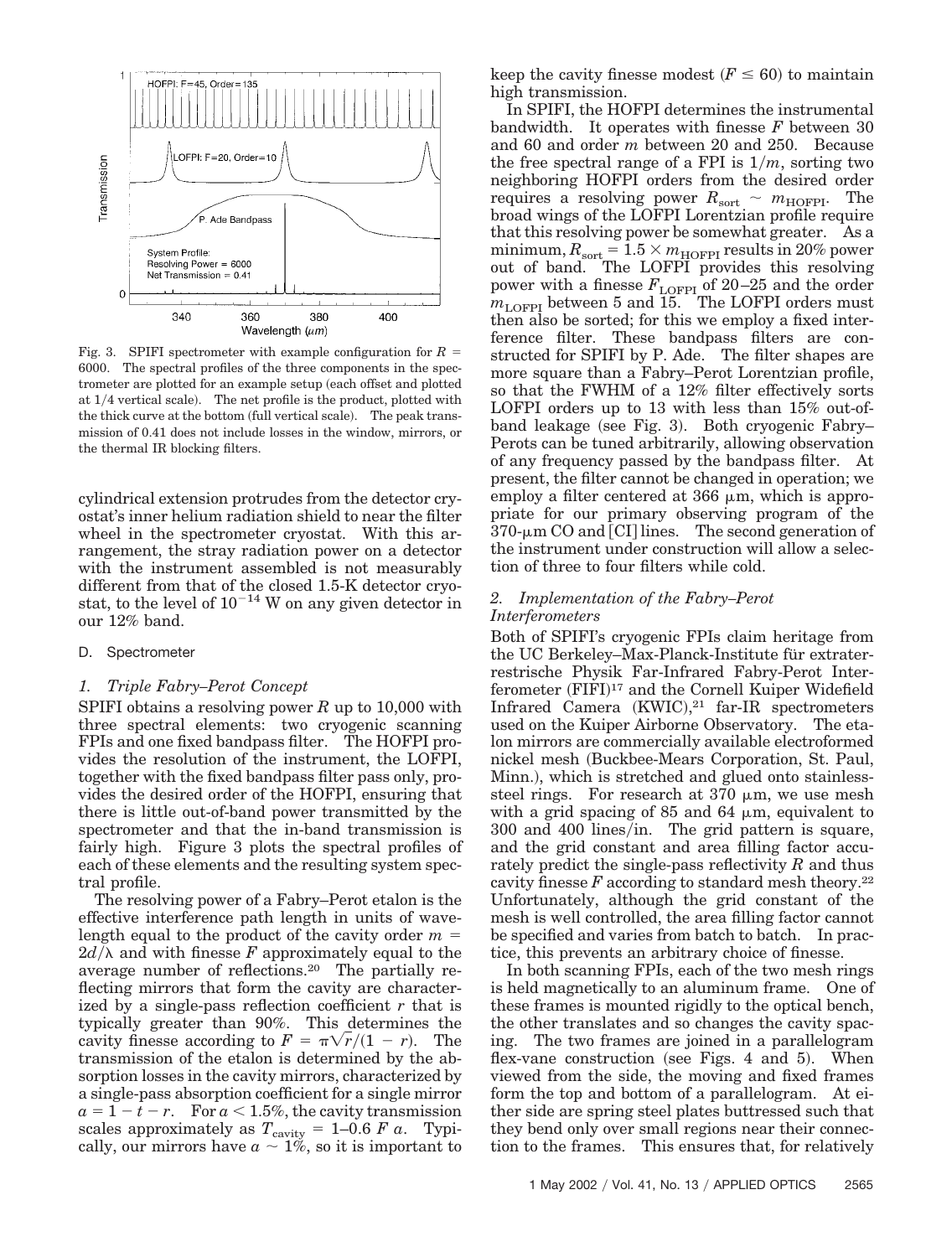

Fig. 4. SPIFI HOFPI with the outer sidewalls removed. The FPI mirrors are nickel mesh stretched and glued onto stainlesssteel (ss) rings (shown in section) held magnetically to the fixed and moving frames. To adjust the cavity order *m* (here based on  $\lambda =$  $370 \mu m$ , the entire inner assembly is translated on the rollerbearing stage by the adjustment screw. For spectral scanning, the PZT pushes the inner frame to the left against the bottom of the flex-vane parallelogram. The top of the flex-vane parallelogram is part of the inner frame; the bottom remains fixed to the outer frame with the adjustment screw. FP, Fabry–Perot.

small distances  $(~5\%$  of the Fabry–Perot size), the moving frame remains parallel to the fixed frame and the motion does not rely on any sliding, slipping, or rolling mechanism. The translation of this flexure system is the scanning of the Fabry–Perot etalon; it is actuated with a piezoelectric transducer (PZT) specially made for cryogenic use (Physik Instrumente Corporation, Waldbronn, Germany). The spacing of each of the HOFPI and LOFPI cavities is measured and controlled with a nulling capacitance bridge circuit that sets the PZT voltage.16 Plate spacing is controlled to within  $0.3 \mu m$  with a bandwidth of a few hertz.

Figure 4 shows the SPIFI HOFPI. It employs the largest cryogenic PZT available, with a cryogenic expansion range of 60  $\mu$ m at 60 K. At  $\lambda = 370 \,\mu$ m, this is approximately a third of a free spectral range, or 12–20 times the spectral resolution element, depending on the cavity finesse. Hence the maximum scan length and the resolving power are inversely proportional; a higher-resolution setup allows smaller total bandwidth. In addition, the HOFPI incorporates a roller-bearing translation stage actuated with a fine adjustment screw that moves the entire inner assembly including the mirror, PZT, flex vanes, and capacitive sensor over a 2.5-cm range. This provides a cryogenic adjustment range of 135 orders at 370  $\mu$ m, or a change in resolving power  $\Delta R$  from 4000 to 8000, again depending on the finesse. Together with the roller-bearing stage, three assembly configurations



Fig. 5. SPIFI LOFPI with the sidewalls removed.

make available order *m* up to 300 (for  $\lambda = 370 \mu m$ ). The HOFPI mesh rings have a clear aperture of 12 cm to eliminate edge effects, and the diameter requires a thickness of 1.6 cm to carry an optically flat figure on which the mesh can be stretched. Once assembled and cold, the HOFPI etalon is parallelized with three  $20$ - $\mu$ m PZTs and monitored with a He–Ne laser beam reflected from both meshes. This technique allows parallelism to better than  $3 \times 10^{-5}$  rad, and the etalon is generally stable for several hours if the setup is not changed. Whenever coarse changes are made to the HOFPI spacing such as a change in the observing bandwidth or large changes in the frequency, the parallelism must be checked and the voltages of the parallelizing PZTs adjusted.

The laser retroreflection scheme also provides a means of determining the linearity of the spectral scan. The limitation arises in the counting of He–Ne fringes: Because there are a few tens of optical fringes in one spectral scan, both the linearity and the total length of the spectral scan can be determined only to 2–3%.

The LOFPI shown in Fig. 5 is somewhat smaller with a 5-cm clear aperture. A PZT with a  $15-\mu m$ range in series with a fine adjustment screw actuates the flexure stage through a total range of around 20 orders or 4 mm. Because the cavity spacing is small, the meshes themselves are used as the capacitive sensor in the LOFPI bridge. Because it is a simpler mechanical device, has smaller mirrors, and operates at lower resolving power, the parallelism of the LOFPI etalon does not require cryogenic adjustment. The mesh rings are adjusted warm, and when cold the etalon is parallel to better than  $2 \times 10^{-4}$  rad, more than adequate for its resolving power of a few hundred.

## *3. Filtration*

Bolometric detectors respond to all frequencies that can couple power to the absorber, so careful attention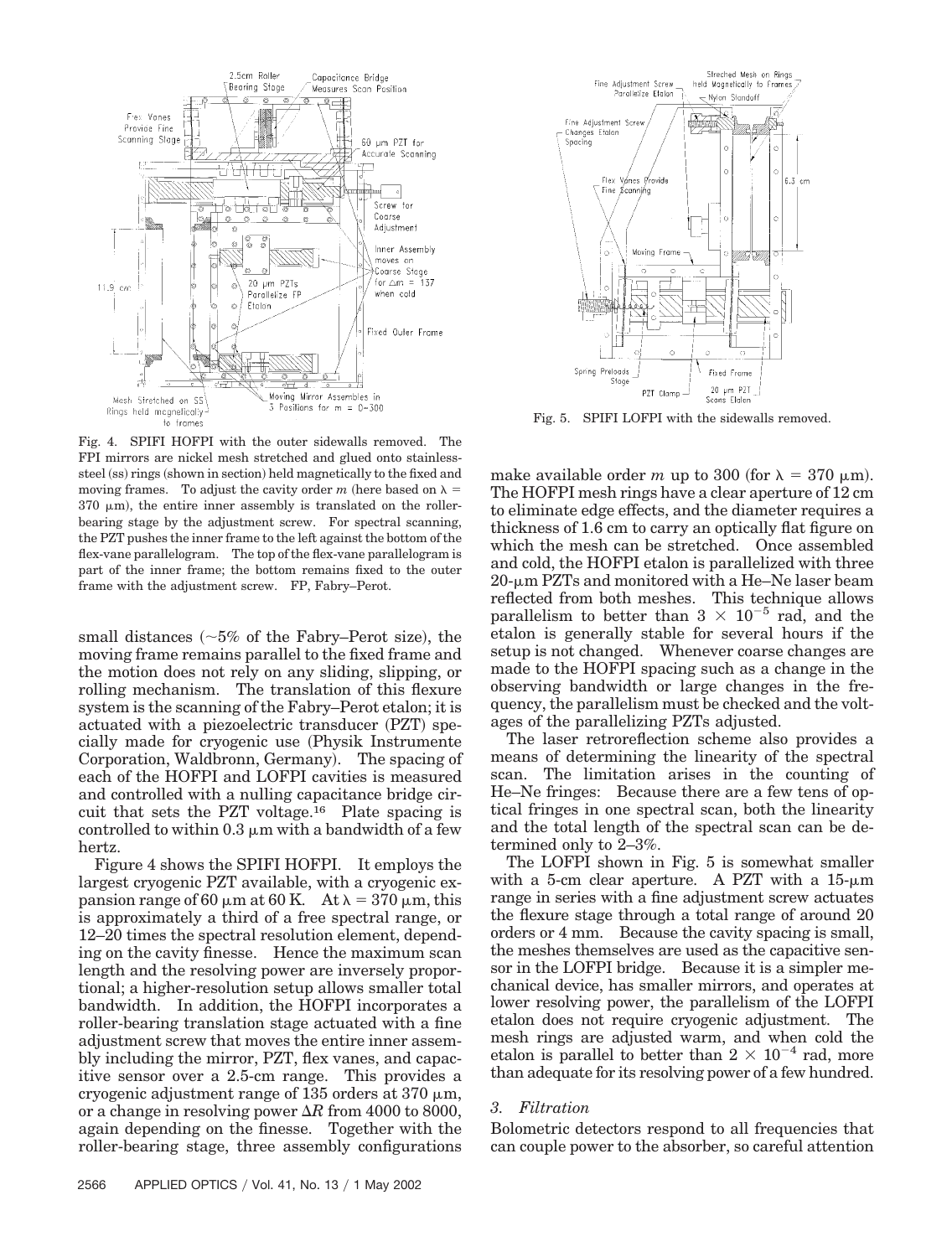**Table 1. Elements in SPIFI Optical Train**

| Element                         | T(K) | Spectral Property                                 | Transmission<br>at $370 \mu m$ |
|---------------------------------|------|---------------------------------------------------|--------------------------------|
| Polyethylene<br>entrance window | 280  |                                                   | 0.96                           |
| Mirrors (six)                   | 280  |                                                   | $(0.98)^6$                     |
| <b>HOFPI</b>                    | 56   | $\frac{\lambda}{\Delta\lambda} \sim 500 - 10,000$ | 0.70                           |
| Lyot stop scatter<br>filter     | 3.7  | $\lambda > 100 \mu m$                             | 0.9                            |
| <b>LOFPI</b>                    |      | 3.7 $\frac{\lambda}{\Delta\lambda} \sim 80 - 250$ | 0.75                           |
| Low-pass mesh filter            |      | 1.5 $\lambda > 200 \mu m$                         | 0.85                           |
| Bandpass filter                 |      | $0.06 \frac{\lambda}{\Delta \lambda} = 8.8$       | 0.78                           |
| Total                           |      | $\frac{\lambda}{\Delta\lambda} \sim 500 - 10,000$ | 0.26                           |

must be paid to filtration of stray radiation, particularly in a low-background instrument such as SPIFI. Blocking short wavelength radiation  $(\lambda)$  between 5 and 100  $\mu$ m) is especially critical because, at these wavelengths, the FPIs have small but nonzero transmission and the bandpass filters invariably have leaks. A small leak in the filter train at short wavelengths can result in substantial power on the detector because radiation sources warmer than 50 K emit much more power at the shorter wavelengths than in the submillimeter wavelengths. In addition to the Fabry–Perots and bandpass filter, SPIFI employs two short wavelength blocking filters constructed by P. Ade to eliminate stray thermal IR power. The first, at the Lyot stop, is a flexible scatter filter on a polyethylene substrate. The second is a reflective mesh filter, positioned at the entrance to the 1.5-K stage of the ADR cryostat. Table 1 lists the elements in SPIFI's optical and filter train, along with its transmission in our 370-um band. Tabulating each of these values, we calculate a net transmission from the front of the instrument to the detectors of approximately 0.25, a value consistent with measurements of the quantum efficiency transmission product.

## E. Bolometric Detectors

SPIFI's detectors are silicon bolometers provided by S. H. Moseley and C. A. Allen at NASA Goddard Space Flight Center, Greenbelt, Maryland. They are similar to the bolometers used in the Submillimeter High Angular Resolution Camera (SHARC)<sup>14</sup> and microcalorimeters used for x-ray spectroscopy.23,24 Operational parameters of SPIFI's detectors are presented in Table 2. The range in values reflects both the variation in operating conditions as the spectral resolution is changed and some variation across the array. Each detector is etched from a single piece of silicon and consists of a frame, four support legs, and the detector itself, a 1 mm diameter  $\times$  12  $\mu$ m thick disk. The support legs provide the thermal conductance from the detector to the

**Table 2. SPIFI Detector Parameters**

| Parameter                                  | Value                   | Unit           |
|--------------------------------------------|-------------------------|----------------|
| Bath temperature                           | 60                      | mK             |
| Thermal conductance G                      | $2 - 3 \times 10^{-11}$ | $\mathrm{W/K}$ |
| Operating temperature                      | 80-110                  | mK             |
| Dark impedance                             | $5 - 100$               | $M\Omega$      |
| Operating impedance                        | $0.1 - 5$               | $M\Omega$      |
| Optical quantum efficiency $\eta$          | 0.5                     |                |
| Electrical responsivity $S_{\alpha}^{\ a}$ | $3 - 10 \times 10^8$    | V/W            |
| Operating Johnson noise <sup>b</sup>       | $3 - 10$                | $nV/\sqrt{Hz}$ |
| Operating thermal noise                    | $3 - 7$                 | $nV/\sqrt{Hz}$ |
| Thermistor $1/f$ noise at 8 Hz             | $15 - 60$               | $nV/\sqrt{Hz}$ |
| Amplifier noise                            | 5                       | $nV/\sqrt{Hz}$ |
| Total nonphoton contribution to NEV        | $15 - 60$               | $nV/\sqrt{Hz}$ |
| Total photon noise contribution to NEV     | $35 - 40$               | $nV/\sqrt{Hz}$ |

*a* Electrical responsivity does not include the optical quantum efficiency.

<sup>b</sup>All noise-equivalent voltages (NEVs) refer to the detector.

frame, and two of the legs are degenerate boron doped to provide an electrical connection to the thermistor. The thermistor is a small  $(-0.1 \text{ mm}^2 \times 0.5 \text{ }\mu\text{m}$  thick) phosphorus-doped region with 50% boron compensation implanted on the circular detector. The conduction in the thermistor is a hopping mode within the valence band; thus each device has a temperaturedependent resistance given by  $R = R_0 \exp(\sqrt{T_0/T})$ , with  $R_0 = 60$ –70  $\Omega$ , and a range of  $T_0$  from 7 to 12 K. The impedance of the dark detectors at 60 mK varies across the array from 5 to 100 M $\Omega$ , but this drops to  $0.4-10$  M $\Omega$  as the detectors are illuminated by the ambient background power  $(0.5-1.5 \text{ pW})$ . The thermal conductance through the legs to the silicon frame is  $G = 2-3 \times 10^{-11}$  W/K, and thus the detectors are operating at around  $\Delta T = P/G = 75{\text -}90$  mK (15–30)  $mK$  above the 60-mK bath) when exposed to the light of the spectrometer. To increase the submillimeter absorption, a 120-Å layer of bismuth is applied to the detector surface, matching the surface impedance to that of free space. For a typical detector, our measurements indicate a quantum efficiency of 0.5, in agreement with the theoretical prediction for a metallic film on a dielectric substrate.25 Each detector is mounted in an Invar structure that forms the closed end of a 2-mm-diameter integrating cavity. This Invar cap is mounted to the base of the goldcoated copper Winston cone that couples the radiation from the focal plane into the integrating cavity.

The bolometers are each biased in series, as shown in Fig. 6, with a metal film chip resistor with a temperature-independent resistance of 29 M $\Omega$ , mounted directly to the back of the Invar cap. Thus the bolometers are to first order current biased with a typical bias voltage of 20 mV across the load resistor and the bolometer producing a detector current of a few  $10^{-10}$  A. Table 2 includes the power-to-voltage responsivity of the detectors, as well as the two fundamental noise sources, Johnson noise and thermal noise, that are estimated in the standard manner.25,26 The magnitudes of these noise sources depend on the radiant power incident on each detector that is a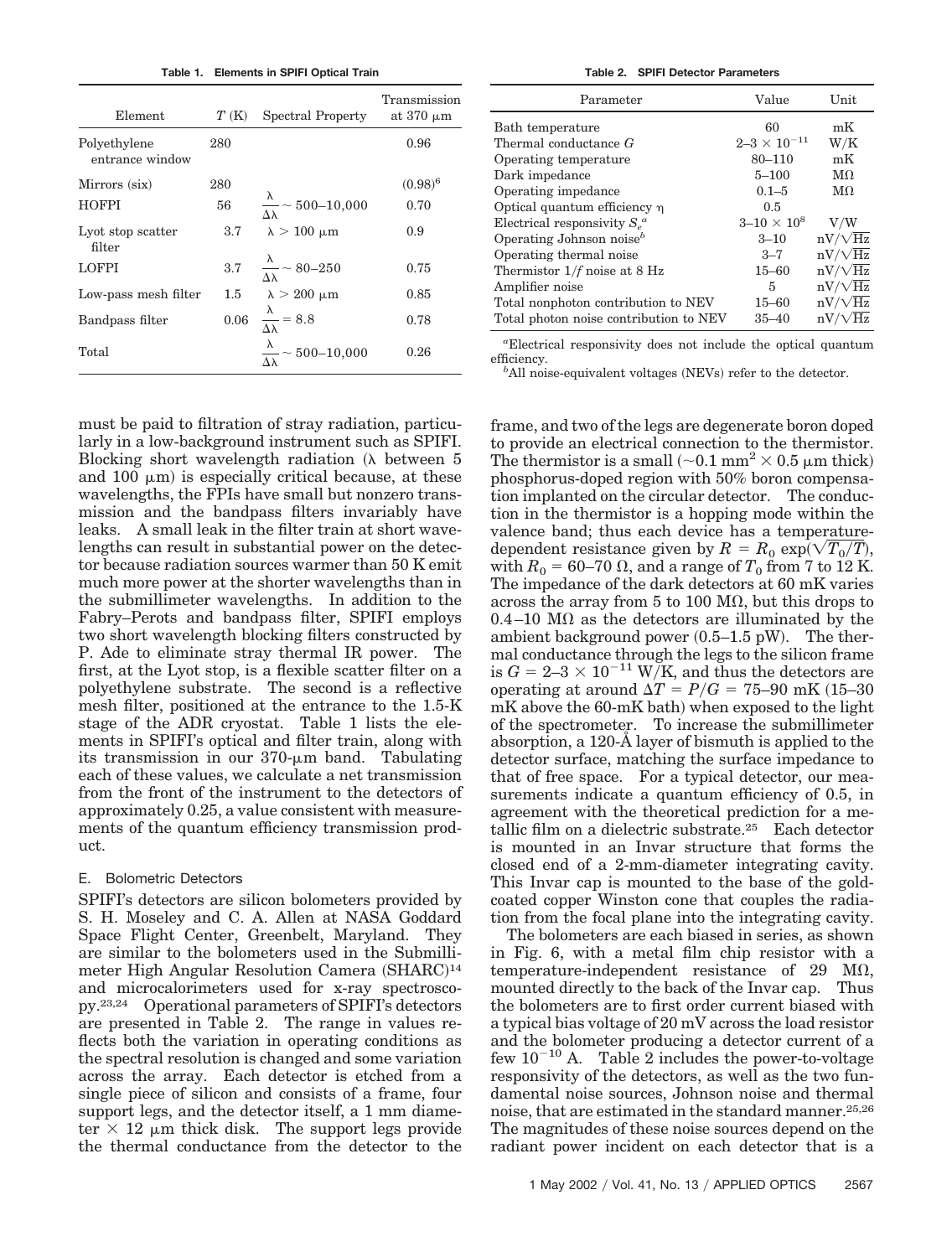

Fig. 6. SPIFI electronics block diagram. Each of the bolometers is biased in series with a 29-M $\Omega$  load resistor and buffered with a cooled junction FET (J-FET). To minimize pickup, all signal wires are twisted pairs or coaxial, the FETs and amplifiers are powered with batteries, and the preamplifier box is bolted tight to the cryostat. Also shown are the essentials of the capacitance bridge circuit and its connection to the FPIs. Dashed lines indicate shielded cables. ADC, analog-to-digital converter; DAC, digital-to-analog converter; MUX, multiplexer.

function of the resolving power, as well as on the fundamental detector properties that vary somewhat across the array. In addition to the Johnson and thermal noise, the doped silicon thermistors have additional 1*f* resistance noise that is intrinsic to the conduction in the bulk thermistor, i.e., not due to leads or contacts.<sup>27</sup> Han *et al.* (1998)<sup>27</sup> have characterized the dependence of the noise on the thermistor volume, temperature parameter  $T_0$ , and operating temperature *T*. The dependence is strong, and because it is a resistance noise, the measured voltage noise also scales with the operating bolometer voltage. Furthermore, the noise depends sharply on the thermistor doping levels that vary across SPIFI's array. This 1*f* noise contributes between 15 and 60  $\text{mV}/\sqrt{\text{Hz}}$  and is typically the dominant nonphoton noise contribution in the system.

# F. Millidegrees Kelvin Cryogenics

SPIFI's bolometer array is cooled by adiabatic demagnetization of a paramagnetic salt. The method utilizes the fact that the thermodynamics of salt below approximately 1 K depend only on the ratio of the applied magnetic field *B* to the temperature *T*; if properly thermally isolated, a decrease in *B* results in a decrease in *T* by the same ratio. The technique has been used for decades to cool samples in the



Fig. 7. ADR schematic. A network of Kevlar threads support the 60-mK stage and its 300-mK thermal guard. Mechanical heat switches connecting the salt pill and <sup>3</sup>He pot to the 1.5-K bath are closed when the systems are recycled. The <sup>3</sup>He pump heat switch is opened and the pump is heated for the recycling, forcing <sup>3</sup>He to condense in the pot. In operation, the heat switches are reversed. The hold time of the system is around 40 h, limited by conduction through the fiber-glass mounting of the <sup>3</sup>He pot.

laboratory28,29 and recently for astronomical x-ray spectroscopy from sounding rockets.<sup>30</sup> We outline our implementation here.

The salt used in SPIFI is  $\text{FeNH}_4(\text{SO}_4) \cdot 12\text{H}_2\text{O}$ , called ferric ammonium alum. Demagnetization of this material from a starting temperature of a pumped He bath  $(1.5-1.8 \text{ K})$  can generate temperatures as low as 50 mK. Our salt pill was constructed by M. Dragovan at Yerkes Observatory; it is formed into a cylindrical pill of approximately 230 g and threaded with gold wires that promote good thermal conduction between the pill and the copper detector assembly. To minimize its heat load, the entire cold stage is mounted with a network of Kevlar threads to a <sup>3</sup>He stage. Surrounding the pill but mounted to the <sup>4</sup>He temperature structure is a superconducting solenoid magnet (American Magnetics Corporation) that provides a central field of 4 T with 20 A of current.

The cooling cycle begins when we magnetize the salt while it is thermally connected to the <sup>4</sup>He stage through a copper clamp heat switch. The heat of magnetization increases the temperature of the salt to around 10 K, and 3 h are required for it to return to equilibrium with the pumped He bath. Once it has cooled back to  $1.5$  K, we isolate the pill (and detector housing) from the bath by opening the heat switch, and the magnetic field is slowly removed at a constant rate over a period of 50 min. Within 30 min after the demagnetization is complete, the pill and detector housing equilibrate near 60 mK. Access to the superconducting magnet portion of the circuit is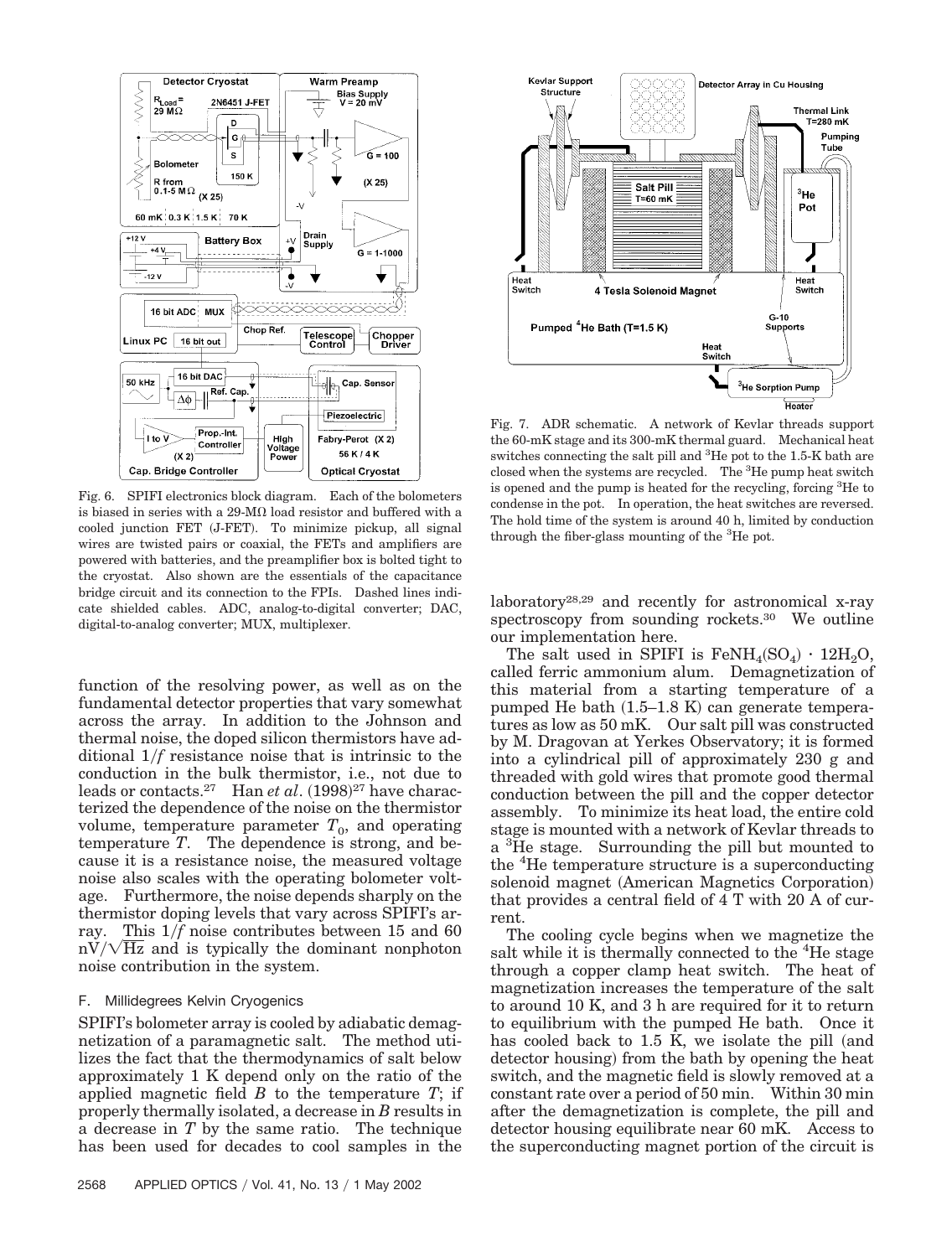possible through a persistence switch, a portion of the superconducting circuit that is heated to become normal, providing a resistance in parallel with the magnet's inductance. A commercial automatic ramping power supply and controller are employed for repeatable cycling of the system.

A thermal schematic of the refrigerator is shown in Fig. 7. Because the demagnetization refrigerator alone is incapable of supporting the conductive loads from 1.5 K through the wiring and the mechanical mounting structure, a <sup>3</sup>He system is employed as a thermal guard. This is a closed-cycle system consisting of a condensing pot and charcoal pump, both with copper clamp heat switches to the <sup>4</sup>He bath. Cycling the <sup>3</sup>He system begins when we isolate the pump and heat it to around 50 K to force the gas to condense in the pot, which is thermally connected to the 1.5-K bath through its heat switch. This process also requires 3 h, both to force the <sup>3</sup> He out of the pump and to remove the heat of vaporization of the condensing gas in the pot. The pump is then connected to the 1.5-K bath by its heat switch, and the pot is isolated so that the liquid <sup>3</sup>He can reach its equilibrium temperature of 280 mK. When the instrument is at room temperature, the <sup>3</sup>He resides in a built-in external storage  $\tanh(V \sim 2l)$  under three atmospheres of pressure.

The hold time of the 60-mK cold stage is limited by the hold time of the  ${}^{3}$ He guard. The integrated heat capacity of the salt pill for a temperature change of 10 mK is 23 mJ, which easily supports its heat loads. Both of the dominant loads, conduction from 300 mK through the array wiring and radiation from the 1.5-K environment, are around 20–30 nW, limiting the hold time to around 100 h. For the  ${}^{3}$ He stage, the dominant heat load is conduction from 1.5 K through its fiber-glass mounting structure. This power is 75  $\mu$ W and vaporizes the 0.26 J of liquid <sup>3</sup>He in approximately 40 h. In preparation for Antarctic observations, the second-generation instrument will achieve a several-day hold time either with an increase in the amount of <sup>3</sup>He or with the <sup>3</sup>He pot remounted with a higher thermal-impedance structure.

# G. Electronics and Software

A schematic of the bolometer amplification electronics is shown in Fig. 6. As is customary with bolometers, the first stage for each channel is a junction field-effect transistor (FET) in a source-follower configuration. In SPIFI the FETs are assembled on two boards with 16 FETs each, and the boards are suspended from the ADR nitrogen stage such that the FETs heat themselves to around 150 K. The detectors are connected to the FETs by twisted pairs of 0.1-mm-diameter constantan wire woven into ribbon cable (Oxford Instruments). To minimize the conductive losses to the cold stages, the cable is thermally sunk to <sup>3</sup>He-, <sup>4</sup>He-, and  $\rm \widetilde{N}_2$ -cooled surfaces and is tensioned throughout to minimize microphonic pickup. After the junction FET buffers, the signals enter into a warm preamplifier bolted directly to the ADR cryostat. The signals are ac coupled with a  $\tau =$ 1-s filter before a low-noise  $G = 100$  amplifier and a programmable gain amplifier. The net gain of the cryogenic and warm electronics is variable from  $10<sup>2</sup>$ to  $10^5$ , and the total voltage noise is 5 nV/ $\sqrt{\text{Hz}}$ , referred to the detector at our chopping frequency of 8 Hz. Because the junction FETs are cooled, their current noise is less than  $6 \times 10^{-16}$  A/ $\sqrt{\text{Hz}}$ , which results in a negligible  $3 \text{ nV} / \sqrt{\text{Hz}}$  when drawn through even a high-impedance  $(5-M<sub>\Omega</sub>)$  bolometer.

To minimize electronic pickup, the bias voltage is provided by a battery inside the preamplifier enclosure. The other cryogenic and warm electronics are powered with rechargeable lead-acid batteries, housed in a shielded box connected to the preamplifier with a shielded cable. After the warm preamplifier, the signals are sent through shielded, twisted pair cables to two Keithley DAS-1800ST/HR 16channel, 16-bit data-acquisition boards inside a PC operating with Linux. The data are processed with a custom software package in the MATLAB environment. The software commands the Fabry–Perot positions through a spectral scan, and at each position coadds the data stream from each channel with the chop reference as a template.

## **3. Operation at the James Clark Maxwell Telescope**

SPIFI mounts at the right-hand Nasmyth platform, approximately 4 m from the center of the JCMT telescope. The beam is delivered from the nominal  $f/12$ focus inside the receiver cabin to an  $f/8.4$  focus just in front of the instrument by two lenses mounted in the telescope elevation structure. The lenses are diamond machined from plate stock blanks of highdensity polyethylene with a refractive index of 1.52 in the submillimeter.31 Both lenses are plano convex, with diameters of 13 and 16 cm and mean thicknesses of 6–7 mm. The total transmission of the lens pair is 75%.

Measurements of the sky brightness indicate that 65% of the power is coupled from the telescope focus to the sky within a few minutes of arc of the boresight, the remainder lost to scattering, spillover to the ground and dome, and ohmic losses on the dish. This defines the forward coupling  $\eta_F$ . On the basis of our mapping of this forward beam (Fig. 8),  $21\%$  is in the main lobe, well reproduced as a FWHM of 7.8-arc min Gaussian; this is the main beam efficiency  $\eta_{MB}$ . The total coupling from the main beam on the sky to the telescope focus is the product of these, 14%. The measured size of the main lobe is somewhat larger than the nominal diffraction limit for the JCMT  $(1.2\lambda/D = 6.1$  arc min), but both the size of the main lobe and its coupling intensity are consistent with the other measurements at the JCMT at these frequencies.32,33 The larger beam size means that the coupling to a true point source is even lower than the main beam efficiency; for this we define an additional quantity  $\eta_A$ , a measure of the frac-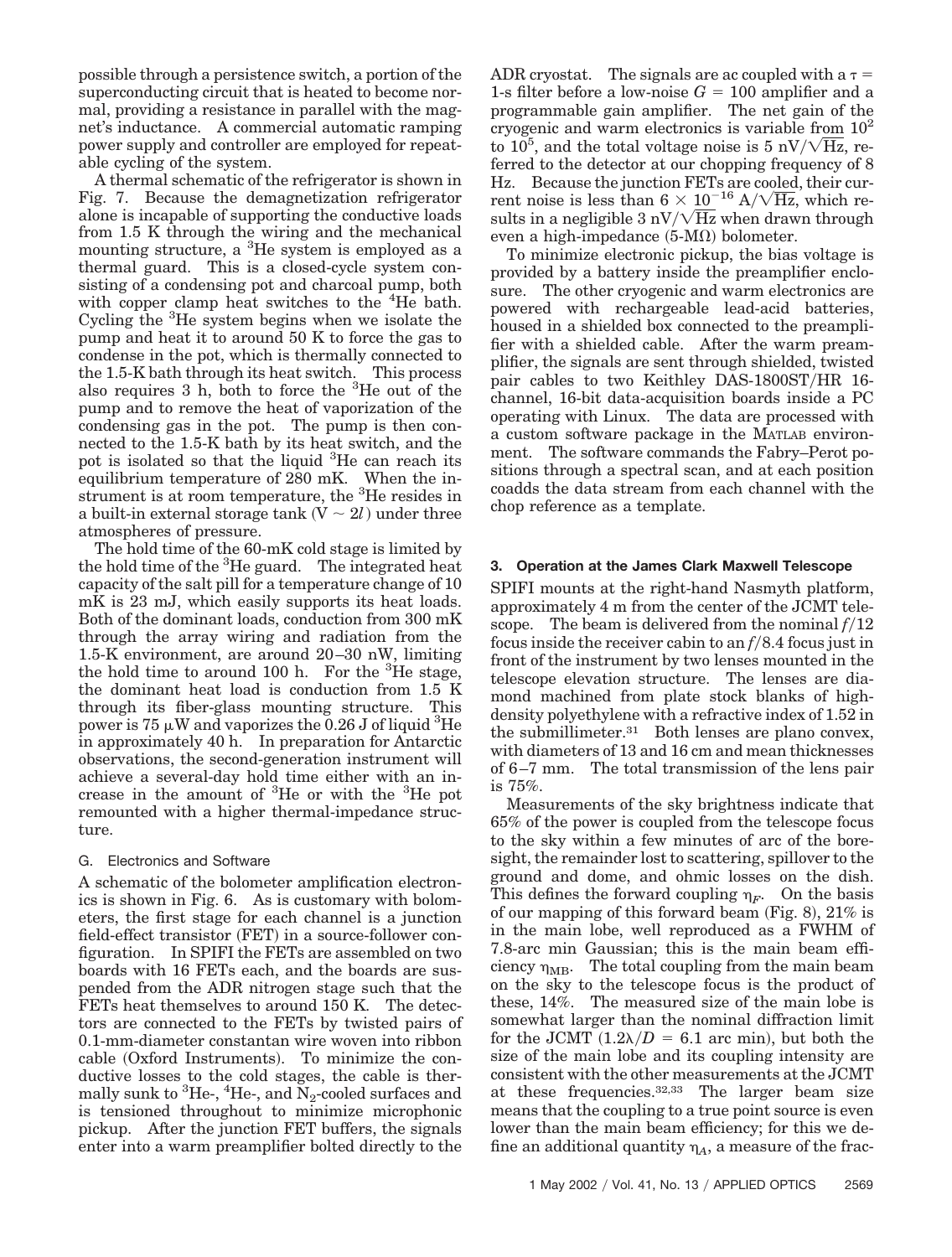

Fig. 8. SPIFI forward beam map at the JCMT. The observed pattern is the two-dimensional convolution of the Mars disk and the telescope beam pattern; at high frequencies, this is dependent on the conditions of the dish at the time of observation. This profile, measured in April 2001, is well fit with two Gaussian components, a 7.8-arc sec main lobe and a 60-arc sec error lobe.

tion of the main beam that couples to a true point source:

$$
\eta_A = \frac{\lambda^2}{A_{\text{tel}} \Omega_{\text{MB}}}.
$$
 (2)

Note that  $\eta_A$  can be made unity if  $A_{tel}$  is decreased; it is another way of expressing the effective aperture of the telescope. As defined above, our measurements at the JCMT give  $\eta_A = 0.48$ . The total coupling from a point source to the telescope focus is then given by the product  $\eta_F \eta_{MB} \eta_A$ .

To date, SPIFI has made five observing runs at the JCMT: in April and September 1999, May and September 2000, and May 2001. Observations in the short submillimeter windows are possible only in the driest conditions on Mauna Kea. Only the first and fifth runs have permitted useful observations at 370  $\mu$ m, as the conditions during the other runs were such that the zenith transmission was never above 10%. During the April 1999 run, SPIFI had 12 functional pixels and was operating at  $R = 4800$ ; we were able to map the central 2 pc  $\times$  3 pc of the galaxy in the CO  $(J = 7 \rightarrow 6)$  rotational transition with 15 pointings of the 12-pixel array (see Fig. 9). We also were able to obtain a single-array pointing of CO spectra toward the nucleus of the nearby starburst galaxy NGC 253 (see Fig. 10). These scientific results and their implications are in preparation and will be presented in separate articles.

Because the response of the bolometer array is a nonlinear function of the bandwidth, the instrument response must be calibrated whenever the observation setup is changed. To accommodate this, we employ a



Fig. 9. Integrated intensity map of the CO  $J = 7 \rightarrow 6 (370 \text{-} \mu \text{m})$ emission from the Galactic Center circumnuclear disk (CND). Offsets are in seconds of arc relative to the dynamical center of the galaxy SGR  $A^*$  (RA<sub>1950</sub> = 17<sup>h</sup> 42<sup>m</sup> 29<sup>s</sup>.3, Dec<sub>1950</sub> = -28° 59′ 19′), and the beam size is 11-arc sec FWHM. Emission traces warm dense molecular gas and are observed throughout the map; contours are linear in  $T_{\text{MB}}\Delta v$ , with a 250-K km s<sup>-1</sup> interval. The peak in the southwest CND is 5400 K km  $s^{-1}$ ; the minimum at the edges of the map is  $750 \text{ K km s}^{-1}$ . Velocity resolution in the spectra is  $50 \text{ km s}^{-1}$ . Overall rotational motion is evident in the shifting of the velocity from north to south. RA, right ascension; Dec, declination.

calibration unit permanently mounted to the front of the instrument for both flux and spectral calibration. A flip mirror sends the spectrometer beam to a collimating mirror and then a flat mirror, so that an image of the instrument pupil is formed outside the cryostat. At this exterior pupil is a piece of glass matched to the beam size heated at 40 K above the ambient temperature. A rotary blade chops in front of this heated glass, providing a flux calibration load that is identical for any position in the focal plane. In addition, a second rotary blade that chops immediately in front of the cryostat entrance allows chopping the ambient blade against the sky or alignment loads. Absolute flux calibration of astronomical sources is always based on planets, as they primarily couple to the main beam and not the large JCMT error beam.

For spectral calibration of SPIFI, we use CO or  $H_2S$ gas in a cell transited by the beam of our exterior calibration unit. The beam originating at the glass load transits the 50-cm gas cell twice before entering the Dewar by way of the flip mirror, for a total path length of approximately 1 m. With this arrangement, a cell pressure of a few torr provides sufficient column density for a high signal-to-noise ratio (SNR) absorption line spectrum in either CO or  $H_2S$ . Observation of two lines in a single scan determines the range of the spectral scan, with a precision that depends on the SNR of the absorption features, but is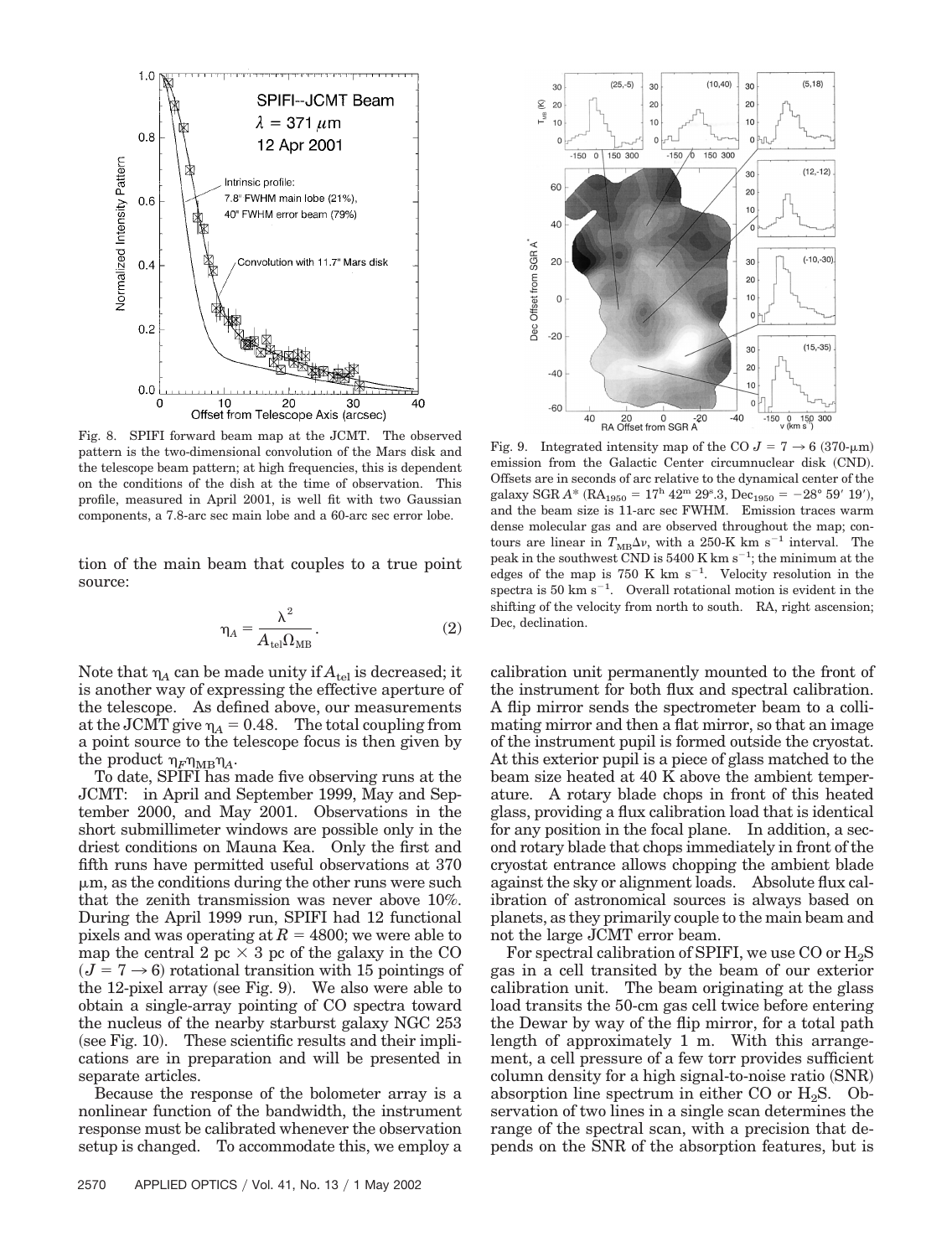

Fig. 10. CO  $(J = 7 \rightarrow 6)$  in the starburst galaxy NGC 253. These data are a single footprint of the array from our first run at the JCMT in April 1999 and were obtained in 15 min of on-source integration time with atmospheric transmission to the source between 5 and 8%. The data indicate widespread excited molecular gas in the nuclear starburst of NGC 253. RA, right ascension; Dec, declination.

typically better than 2%. The scan linearity is described in Subsection 2.D.2.

Submillimeter sky transmission on Mauna Kea is monitored with radiometers operating near 200 GHz, at both the JCMT and the Caltech Submillimeter Observatory. The measured 200-GHz opacities can be converted to a precipitable water-vapor burden, the depth of the resulting liquid layer if all the atmospheric water vapor were condensed.34 The optical depth at our observing frequency is then calculated according to the most recent Fourier-transform spectroscopy observations and modeling of Pardo, Cernicharo, and Serabyn.34,35 These analyses incorporate the opacity of dry air and provide a relationship between the precipitable water-vapor burden and the opacity at the submillimeter wavelengths. As an example, for our primary observing frequency of 810 GHz, the opacity is given by  $\tau_{810} = 0.84 + 1.49 \times$  the precipitable water-vapor burden. We verified this relationship at the JCMT by measuring the emission of the sky as a function of zenith angle and fitting the result to a uniform-temperature atmosphere. With this relationship, sky dips are not needed as long as the 200-GHz radiometers are in operation.

## **4. Sensitivity**

The natural measure of sensitivity in a direct-detection system is the NEP (watt/ $\sqrt{Hz}$ ) or noise-equivalent flux density (NEFD)  $(Jyr/\sqrt{\text{Hz}})$  (1 Jyr =  $10^{-30}$  W cm<sup>-2</sup>  $Hz^{-1}$ ). These quantities are defined in terms of the SNR, easily measured with a calibration load or astronomical source. The relationship is given by

$$
SNR = \frac{P_{\text{obs}}\sqrt{2t_{\text{int}}}}{NEP},\tag{3}
$$

where  $P_{\text{obs}}$  is the signal power,  $t_{\text{int}}$  is the integration time, and the  $\sqrt{2}$  is according to the convention for expressing the NEP with units of  $W/\sqrt{Hz}$ . The NEP is a general quantity that can refer to power on the detector, at the front of the instrument, or in the main beam on the sky. The NEFD is generally referred to a point source above the atmosphere. There are few point sources with sufficient flux for an 800-GHz spectrometer, but planets tend to fill the main beam, allowing their coupling to be measured. Taking  $NEP_{MB}$  to refer to the main beam, we write

$$
NEFD = \frac{NEP_{MB}}{\eta_A A_{\text{tel}} \Delta \nu},\tag{4}
$$

where  $\eta_A$ , given in Eq.  $(2)$ , distinguishes between a source filling the main beam and a true point source, and the bandwidth  $\Delta v$  is the instrumental bandwidth.

It is customary, however, to describe heterodyne sensitivities with temperature units. To compare SPIFI with a heterodyne system, we convert the NEFD into a system temperature  $T_{\text{sys}}$ . The flux density sensitivity  $S(rms)$  is related to the rms antenna temperature  $T_A^*$  (rms) through

$$
S(rms) = \frac{2k_B T_A^* (rms)}{\lambda^2} \Omega_{\text{beam}} \frac{1}{\eta_{\text{MB}}}.
$$
 (5)

Here  $T_A^*$  (rms) is given by the radiometer equation

$$
T_A^*({\rm rms}) = \frac{2T_{\rm sys} \kappa}{\left(\Delta v t_{\rm int}\right)^{1/2}},\tag{6}
$$

where the 2 accounts for chopping and  $\kappa$  is the backend degradation factor equal to 1.15 for correlator spectrometers.<sup>36</sup> Because *S*(rms) and the NEFD are essentially the same,  $S(rms) = NEFD/\sqrt{2t_{int}}$  from Eq.  $(3)$ , we have

$$
T_{\rm sys} = \frac{\rm NEP_{MB\eta MB}}{4\sqrt{2} \ k_{B} \kappa \sqrt{\Delta \nu}}.
$$
 (7)

Unlike the NEP and NEFD, the system and rms antenna temperatures  $(T_{\text{sys}}, T_A^*)$  refer to the total coupling to the sky, i.e., the total efficiency that is not coupled to the ground, the dome, and supports. Thus the main beam efficiency is included in Eq.  $(7)$ .

The values of the NEP, NEFD, and  $T_{sys}$  for SPIFI on the JCMT are presented in Table 3, tabulated for several resolving powers. Sensitivities at  $R = 4800$ and  $R = 1500$  were measured at the telescope, although under poor atmospheric conditions of 5–10% zenith transmission. Values presented are scaled to the conditions of a good night at zenith, 40% transmission, by means of simply scaling the observed SNR with sky transmission. We estimated the sensitivities at other resolving powers by combining the photon noise with the excess voltage noise and optical responsivity:

$$
NEP2 = NEPphoton2 + \left(\frac{NEVexcess}{Sopt}\right)2, \t(8)
$$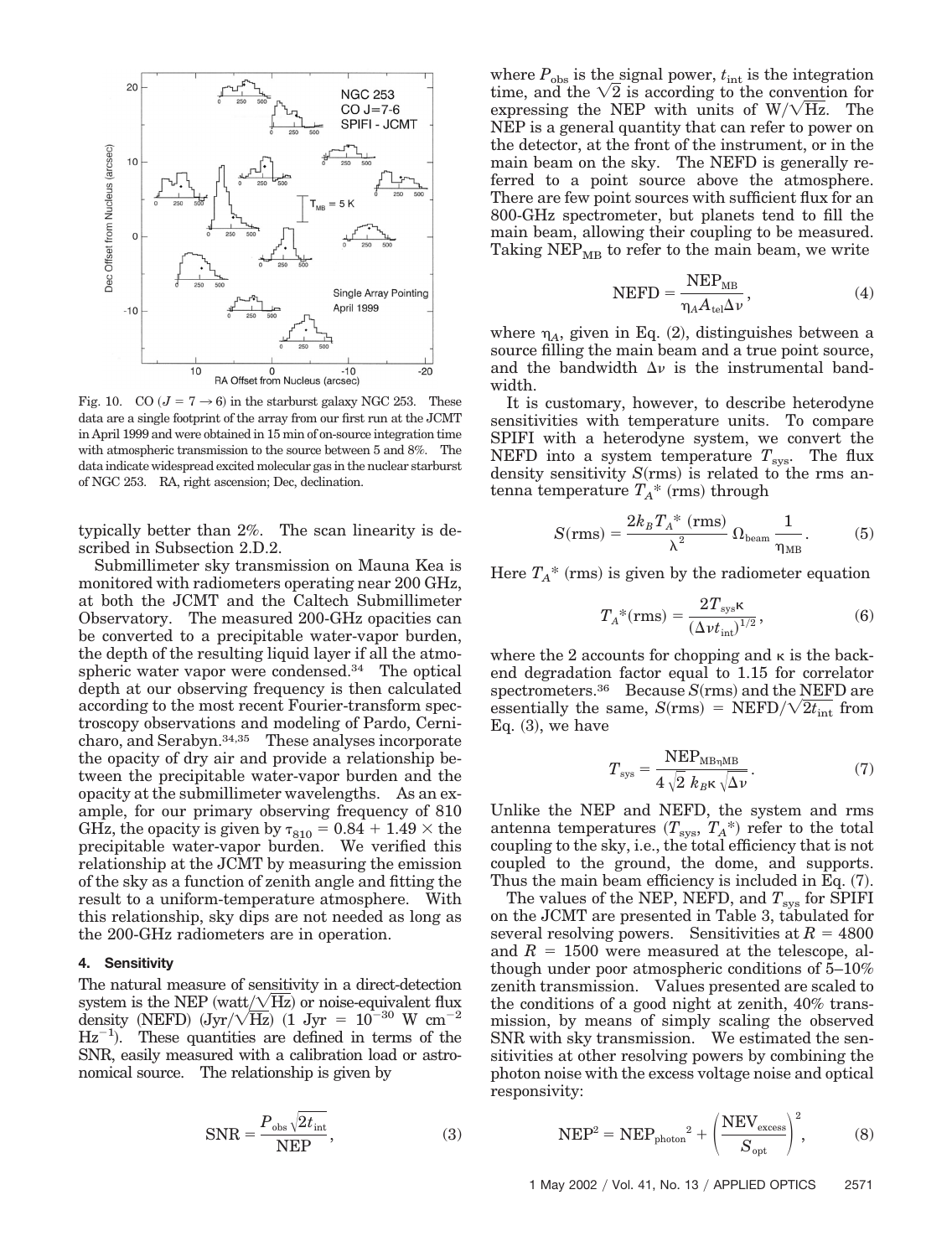**Table 3. SPIFI Sensitivities at the JCMT***<sup>a</sup>*

| R<br>$(\nu/\Delta \nu)$ | NEP <sup>b</sup><br>$(W/\sqrt{Hz})$ | $NEFD^b$<br>$(Jyr/\sqrt{\text{Hz}})$ | $T_{\rm sys}^{\quad c}$<br>(K) | $T_{\rm sys}$<br>$\text{PBGL}^d$<br>(K) | Total $BW^e$<br>$(km s^{-1})$ |
|-------------------------|-------------------------------------|--------------------------------------|--------------------------------|-----------------------------------------|-------------------------------|
| 10000                   | $1.4 \times 10^{-14}$               | 196                                  | 3640                           | 1450                                    | 400                           |
| 4800                    | $1.7 \times 10^{-14}$               | 114                                  | 3060                           | 1450                                    | 810                           |
| 3000                    | $1.9 \times 10^{-14}$               | 80                                   | 2700                           | 1450                                    | 1300                          |
| 1500                    | $2.4 \times 10^{-14}$               | 50                                   | 2410                           | 1450                                    | 2000                          |
| 800                     | $3.1 \times 10^{-14}$               | 34                                   | 2280                           | 1450                                    | 3100                          |

<sup>a</sup>Sensitivities at the JCMT are based on measured values at  $R =$ 4800 and 1500, scaled to good weather conditions. Scanning is not included; effective system temperatures including scanning are  $\sqrt{n_{\rm res\;el}}$  larger, where  $n_{\rm res\;el}$  is the number of spectral resolution elements in the scan. *<sup>b</sup>*

<sup>b</sup>The NEP refers to the main beam above the atmosphere  $(40\%$ transmission). NEFD refers to a true point soure, also above the atmosphere. Because these values depend on the various beam efficiencies, they are strong functions of the antenna at the time of observations. *<sup>c</sup>*

System temperatures refer to the forward beam above the atmosphere.

System temperature of a perfect background-limited (PBGL) spectrometer at 810 GHz on the JCMT. This estimate assumes an instrument transmission of 25%, detector quantum efficiency of 50%, reimaging lenses with a transmission of 75%, telescope forward coupling of 65%, and atmospheric transmission of 40%.

Total bandwidth (BW) available in a single spectral setup.

where the  $NEP_{photon}$  is calculated theoretically (see Section 5) and NEV is the noise-equivalent voltage. The excess noise and optical responsivity are functions of power on the detector and bias current and are estimated from our load curves and noise measurements. Because the 1*f* noise and the optical responsivity both increase with resolving power, the second term on the right-hand side of Eq.  $(8)$  varies slowly, less than a factor of 2 over the range of resolving powers listed.

#### **5. Photon Background Noise**

To evaluate the instrument's performance, it is instructive to compare the measured sensitivities with the fundamental limit imposed by the fluctuations in the photon arrival rates, the background limit. The uncertainty in power  $\sigma^2$  that is due to the photon background after an integration time  $t_{\text{int}}$  can be expressed as37–39

$$
\sigma^{2} = \frac{1}{t_{\text{int}}} \sum_{i} \int d\nu(h\nu)^{2} [n_{i}(T, \nu)\epsilon_{i}\tau_{i}\eta]
$$

$$
\times [n_{i}(T, \nu)\epsilon_{i}\tau_{i}\eta + 1]. \tag{9}
$$

The sum is over all spatial and polarization photon modes *i* that couple to the detector, each with total coupling given by the product of emissivity  $\epsilon_i$ , transmission  $\tau_i$ , and detector quantum efficiency  $\eta$ . The  $n_i$  are the usual photon-mode occupation numbers,  $n_i = [\exp(h\nu/kT_i] - 1]^{-1}$ . We consider only the noise generated by the ambient radiation outside the instrument, which couples only in a small bandwidth and with a well-defined throughput:

$$
\sigma^2 = \frac{(h\nu_0)^2}{t_{\text{int}}} N_m \Delta \nu (n_{a,\nu_0} \epsilon_{\text{amb}} \tau \eta) (n_{a,\nu_0} \epsilon_{\text{amb}} \tau \eta + 1), \quad (10)
$$

where the frequency interval has been approximated because the fractional bandwidth is small, equal to  $\pi/2$  times the resolution bandwidth because of the Lorentzian line shape of the Fabry–Perot. Because SPIFI's optical train couples only a single spatial mode from ambient temperature to each detector, the number of modes  $N_m$  is 2, including both polarizations.

The emissivity of the ambient radiation  $\epsilon_{\rm amb}$  includes contributions from the sky, telescope, and reimaging lenses:

$$
\epsilon_{\rm amb} = (1 - t_{\rm lens}) + t_{\rm lens}[(1 - \eta_F) + \eta_F(1 - t_{\rm sky})], (11)
$$

where  $t_{\text{lens}} = 0.75$  is the total transmission of two polyethylene reimaging lenses,  $\eta_F$  is the total forward coupling of the telescope  $(0.65$  at 800 GHz on the  $JCMT$ ), and  $t_{\rm sky}$  is the transmission of the sky. On a good night at Mauna Kea, the zenith sky transmission is 40%, resulting in a total emissivity of the ambient radiation of  $\epsilon_{\rm amb} = 0.81$ . Other factors in the expression are the mode occupation number  $n_{\text{amb},v_0}$  for which we take  $T_{\text{amb}} = 280$  K, the instrument transmission  $\tau = 0.25$ , and the detector quantum efficiency  $\eta = 0.5$ . Combined together, the product  $\gamma = n_{a,\nu_0} \epsilon_{\text{amb}} \tau \eta$  measures the degree to which photons are correlated at the detector. For  $\gamma$  < 1, the photons are uncorrelated,  $\sigma$  ~  $\sqrt{\gamma}$ , and the noise obeys Poisson statistics as with optical and infrared instruments. For  $\gamma > 1$ ,  $\sigma \sim \gamma \sim P_{\text{tot}}$ ; the photons are completely correlated and the uncertainty scales as the total incident power as with a traditional radio receiver. SPIFI operates near the threshold between these two regimes, with  $\gamma$  between 0.7 and 0.8.

To convert the uncertainty  $\sigma$  to a measured SNR, we note that when we chop between a source and the background, the effective on-source integration time is half of the total integration time and that the noise is  $\sqrt{2}$  larger because the background and source both contribute independent noise. Thus we have a measured SNR of

$$
SNR = \frac{P_{\text{amb}}}{\sqrt{2}\sqrt{2}\ \sigma},\tag{12}
$$

and we define the photon background-limited NEP according to Eq.  $(3)$ :

$$
NEP_{\text{photon}} = \frac{P_{\text{amb}}\sqrt{2t_{\text{int}}}}{SNR} = 2\sqrt{2}\sigma(1 \text{ s})\left(\frac{W}{\sqrt{Hz}}\right). \quad (13)
$$

These values are referred to the detector and include the detector quantum efficiency. To refer the NEP to the sky, this value is simply divided by the total coupling between the detector and the sky, which under good atmospheric conditions is 0.5 quantum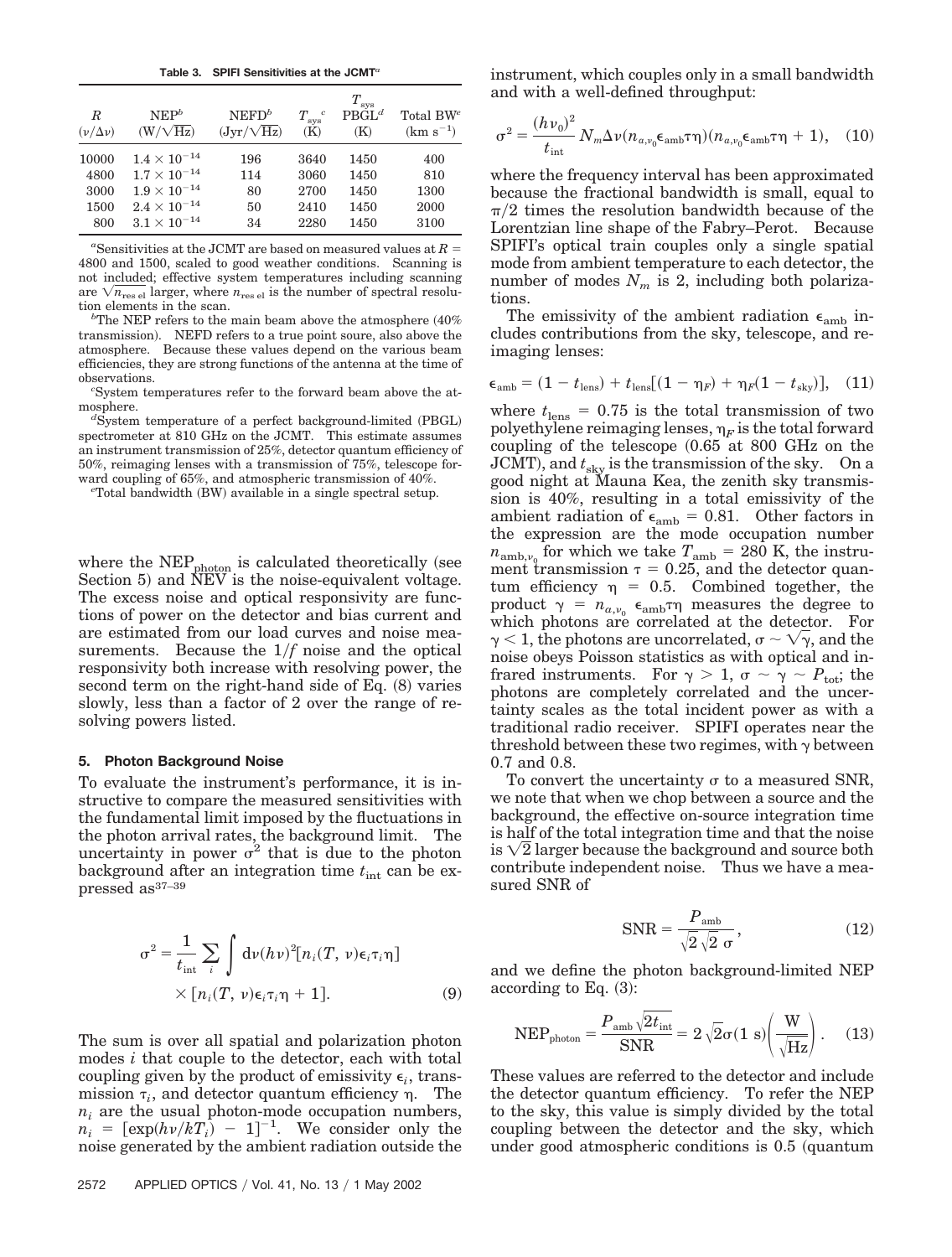efficiency)  $\times$  0.25 (cryogenic instrument)  $\times$  0.75 (reimaging lenses)  $\times$  0.65 (telescope forward coupling)  $\times$  0.4 (atmospheric transmission) = 0.024. Calculating this photon-limited NEP for the perfect background-limited (PBGL) system, referring it to the sky, and converting it into a system temperature, we obtain  $T_{\rm sys}$  (PBGL) = 1450 K (see Table 3).

For any real system, the true photon noise contribution is greater than what would be calculated according to the above method. Because the photons are somewhat correlated in SPIFI, an increase in the ambient emissivity from  $0.81$  to  $1$   $(23%)$ , as was the case when our measurements were made, results in an increase in the photon NEP by 17%, yielding a  $T_{\rm sys}$ of 1700 K. Furthermore, out-of-band leakage power from ambient temperature outside and in-band radiation from inside the instrument also couple to the detectors and contribute to the noise. In SPIFI, the portion of the spectrometer at 60 K contributes power with low emissivity, approximately 10%, but with a larger bandwidth because it is not filtered by the HOFPI. Depending on the operating parameters related to the resolving power, namely, the HOFPI and LOFPI orders and finesses, this 60-K radiation contributes between 15 and 50% of the total detector power and an additional 8–20% of the background noise. When this portion is included, the true photon noise  $T_{\rm sys}$ , including scanning for SPIFI, is around 1830–2040 K, a large portion of what is observed, particularly at the lower resolving powers. As the resolving power increases, both the background power and the signal power on the detector decrease and the intrinsic detector noise becomes more important.

As shown in Table 3, the system is within a factor of 1.5–3 of  $T_{\rm sys}(\rm PBGL)$ , the background limit for a perfect spectrometer with 25% transmission and 50% detector quantum efficiency. To compare this directly with a heterodyne spectrometer, we convert the  $T_{\rm sys}$  into a  $T_{\rm RX}$  using the heterodyne conventions<sup>36</sup>:

$$
T_{\rm sys} = 2 \frac{T_{\rm RX}(\text{DSB}) + \eta_F (1 - \eta_{\rm sky}) T_{\rm sky} + (1 - \eta_F) T}{\eta_{\rm sky} \eta_F},
$$
\n(14)

where  $\eta_F$  and  $T_{\text{tel}}$  are the total forward coupling and physical temperature of the telescope, taken to include the losses in the polyethylene lenses;  $\eta_{\rm sky}$  and *T*sky are the transmission and physical temperature of the sky; and  $T_{\rm RX}$  (DSB) represents the double sideband receiver temperature. Our measured system temperatures over the range of resolving powers imply equivalent  $T_\mathrm{RX}$  (DSB) in a range from 40 to 130 K. The best reported 800-GHz heterodyne receiver temperature to date is  $205$  K, $40$  which is somewhat higher.

Equation (14) illustrates the difference between heterodyne and direct-detection noise conventions the expression of noise in a direct-detection system (e.g., NEP, NEFD) includes contributions from all noise sources, including the photon background, whereas the receiver temperature  $T_{\text{RX}}$  represents only the additional noise generated in the receiver. In the model of the perfect background-limited system outlined above (with reimaging lenses) for which the photon NEP results in a system temperature of 1450 K, the sky and telescope terms  $\eta_F (1 - \eta_{\rm sky}) T_{\rm sky}$  $\tau_{\rm f} + (1-\eta_F) T_{\rm tel}$  in Eq. (14) would sum to  $0.82 \times 280~{\rm K}$ [see Eq.  $(11)$ ]. The equivalent DSB receiver temperature is a nonsensical  $-84$  K. The negative receiver temperature is due to the fact that the heterodyne conventions account for background and receiver noise coupling into both heterodyne sidebands, not appropriate for a direct-detection spectrometer. Without the factor of 2 in Eq.  $(14)$ , the receiver temperature based on the photon-limited NEP is  $+57$  K, greater than zero because the Fabry–Perot couples a larger noise bandwidth than the resolution bandwidth to which the sensitivity is referred.

Because SPIFI is a Fabry–Perot system, we must scan a few resolution elements to produce a spectrum; this raises the effective system temperature by  $\sqrt{n}$ . For a five-element scan, the factor of just over 2 in the system temperature results in a substantial change in the effective receiver temperature, yielding  $T_{\rm RX}$  (DSB) ranging from 270 to 570 K. This points out the disadvantage of a Fabry–Perot system; it couples only a single resolution element of bandwidth at at time. A grating spectrometer, by contrast, can couple many resolution elements simultaneously. If background-limited, a grating would be the most sensitive spectrometer possible for point sources. For observations of extended sources, however, a Fabry– Perot spectrometer such as SPIFI provides instantaneous two-dimensional mapping capability, which offsets the disadvantage of the single instantaneous spectral element.

We are indebted to S. H. Moseley and C. A. Allen at NASA Goddard Space Flight Center for providing SPIFI's bolometers. We thank several undergraduate students at Cornell University for their diligent efforts. Chuck Henderson, Wayne Holland, and the JCMT staff and operators deserve credit for their help interfacing SPIFI with the telescope, and we acknowledge Antony Stark and Peter Hargrave for their support during our first observing run. Finally, we thank an anonymous referee for several helpful suggestions. This research was made possible with NASA grants NAGW-4503 and NAGW-3925 and National Science Foundation grants OPP-8920223 and OPP-0085812.

#### **References**

- 1. J. Kooi, Caltech Submillimeter Astrophysics, Pasadena, Calif. 91125 (personal communication, 2000).
- 2. R. Hills, J. Richer, S. Withington, H. Smith, H. Gibson, B. Dent, W. Duncan, J. Harris, P. Hastings, L. Avery, C. Cunningham, P. Feldman, R. Redman, K. Yeung, and P. Jewell, "Heterodyne array receiver programme for the James Clerk Maxwell Telescope" (2000), http://www.jach.hawaii.edu/ JACpublic/JCMT/Heterodyne\_observing/Instrument\_homes/ harp-info.html.
- 3. J. Keene, G. A. Blake, T. G. Phillips, P. J. Huggins, and C. A.